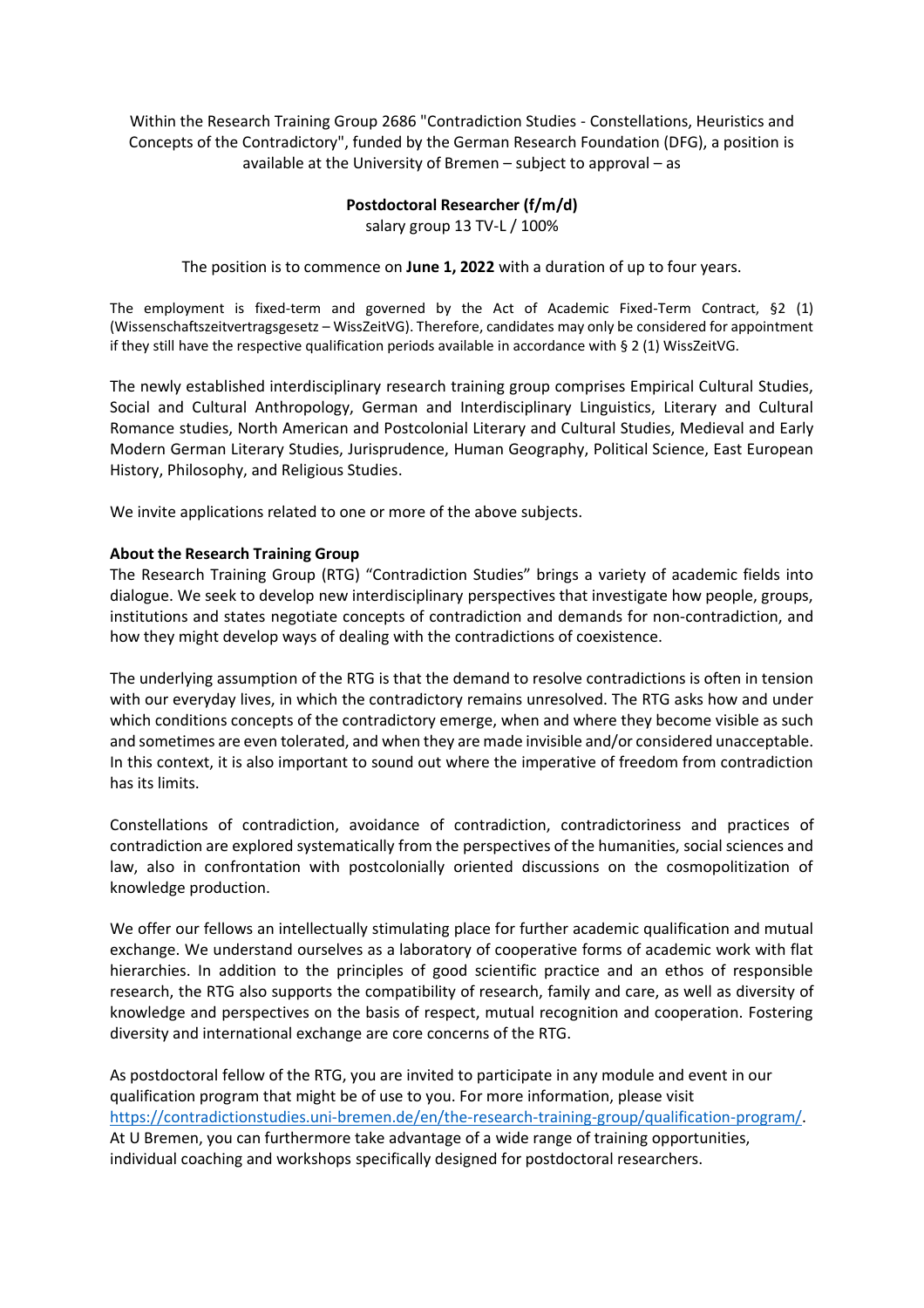The RTG provides travel funds for (international) workshops and conferences as well as for individual research stays. As a postdoctoral fellow, you can invite international scholars to the RTG to consult with them, organize workshops, or develop joint publication projects. Funds for native-language editing as well as open access grants are available upon application.

For further information on our research program and on the researchers involved in the Research Training Group who are available as mentors to you, please visit

<https://contradictionstudies.uni-bremen.de/en/the-research-training-group/research-program/> and

<https://contradictionstudies.uni-bremen.de/en/faculty-en/>

The Research Training Group is part of the interdisciplinary research platform "Worlds of Contradiction" (WoC) at the University of Bremen: [https://www.woc.uni-bremen.de](https://www.woc.uni-bremen.de/)

## **Who are we looking for?**

We are looking for a dynamic researcher with a research project in one of the disciplines participating in the Research Training Group (RTG). The RTG is open for diverse theoretical and methodological approaches. The researcher should systematically contribute to the development of the profile of Contradiction Studies and make a central contribution to the formation of theory in CS. For example, a historical-genealogical project on contradiction or one with a typological-classificatory dimension would be of interest Contradiction is to be understood broadly, ranging from relational concepts of contradiction via mutual forms of exclusion to questions of tolerance of ambiguity or to field-bound practices of contradicting.

An outstanding doctorate and an excellent curriculum vitae commensurate with academic age are required. We expect well above average developed methodological and theoretical skills and a strong ability and enthusiasm for developing disciplinary methodologies, knowledge, and research designs in interdisciplinary exchange. The potential for high-level publications in international peer-reviewed journals must be evident in the application, at best through relevant preliminary work. The letter of application should provide information about the motivation to position one's own research project in a structured doctoral program in an interdisciplinary way and to develop and work on interdisciplinary issues of Contradiction Studies together with all members of the RTG..

In your letter of motivation and in the outline of your research project, we invite you to consider one or more of the following questions:

- How do people live with contradictions?
- In which social arenas and with what consequences are contradictions bound to the imperative of their resolution?
- How can we describe practices of negotiating diversity and incompatibilities that take a critical stance toward the principle of non-contradiction?
- How can contradiction be questioned or decentered as part of the foundations of Western/Northern knowledge production?
- In which academic discipline/field are you and your research project situated, and in what ways are interdisciplinary perspectives relevant to your own research?

# **Tasks of the research assistant include**

- Completion of a research project within the thematic scope of the RTG ("Habilitation", second book project, or equivalent; the position's aim is for its holder to qualify for a full professorship, a Heisenberg fellowship or other prestigious grants)
- Active participation in and development of the central research colloquium at the RTG
- Contribution to developing the systematic profile of Contradiction Studies
- Co-editing of RTG publications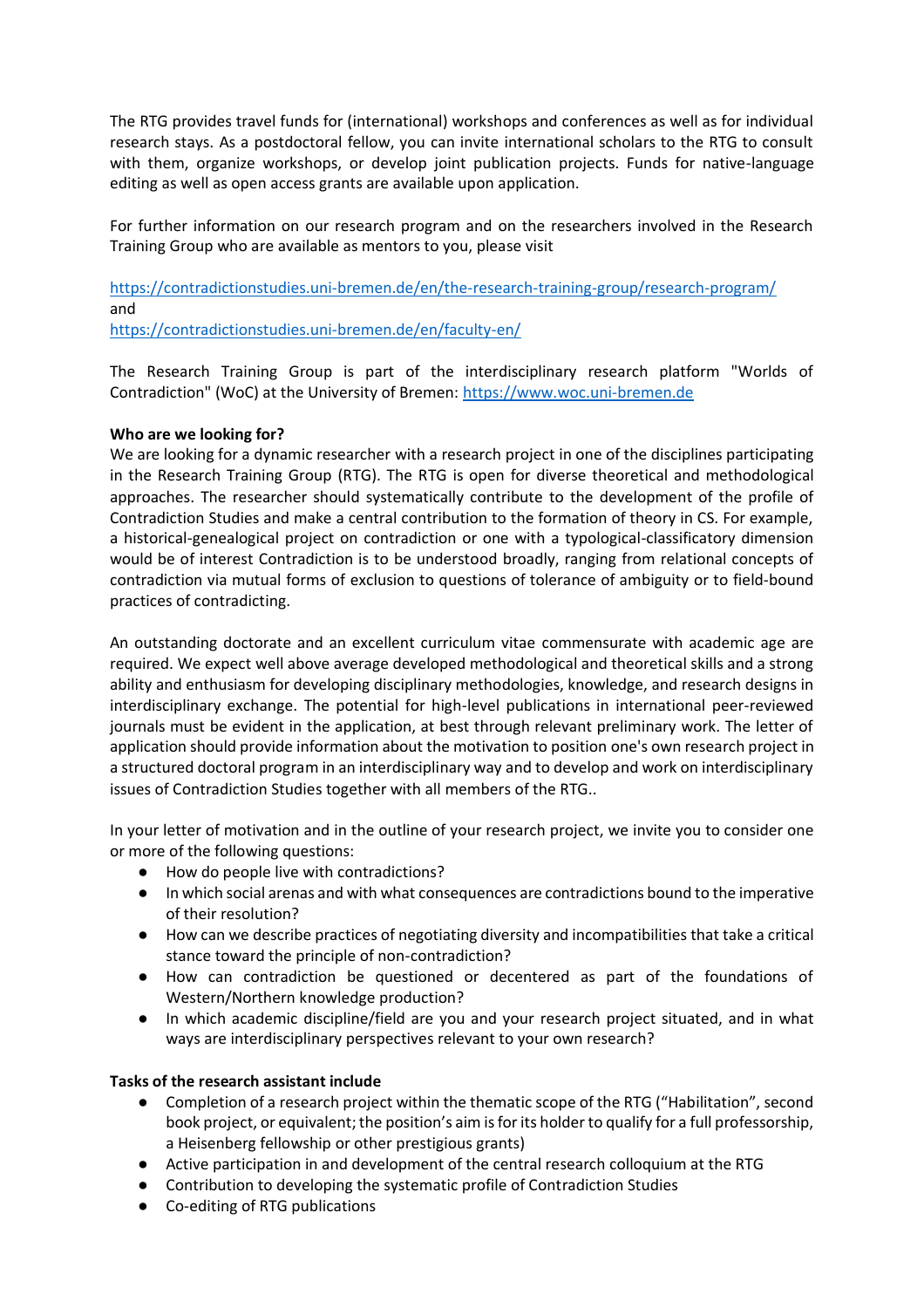- Participation in the preparation and conducting of (plenary) events of the RTG
- Optional / desired: teaching a course of your own design

### **Requirements**

- Doctorate with above-average grades (at least "magna cum laude" or equivalent) in one of the subjects of the RTG or in a related subject
- Interested in conducting research with interdisciplinary methods
- High communicative and social competence
- Interested in and able to work in research groups and teams
- Excellent command of English and, in the case of international applicants with no prior knowledge of German, the willingness to learn German at least to the level of everyday use within the first year of the fellowship

### **To apply, please submit the following documents combined into one PDF-file**

Please note that all application documents must be submitted in either German or English. Any document submitted in a third language must be accompanied by a translation into either German or Englis

- Application form (available to download here:
- <https://contradictionstudies.uni-bremen.de/en/application/>
- A-Levels or equivalent (Matura, Abitur, High School Diploma…)
- Copy of your Master's degree certificate in a subject relevant to the RTG, including complete transcripts
- Copy of your Doctoral degree certificate in a subject relevant to the RTG, including complete transcripts
- 10-page exposé of your research project plus a research bibliography (max. 3 pages)
- Sample of your work (e.g. a chapter from your dissertation or a publication, max. 20 pages)
- Curriculum vitae including a list of publications, list of courses taught and lectures held, list of funding generated raised if applicable; please do *not* include a photograph
- Three-page letter of motivation explaining how your research interest fits into the thematic framework of the RTG and how you intend to contribute to the RTG; if applicable, please include information on specific methodological competencies and further knowledge and experience relevant to the RTG
- Two letters of recommendation from university teachers
- Optional: any further degrees or certificates indicating particular qualification for the RTG

Letters of recommendation can either be submitted as part of your application, or sent directly to us by your university teachers within the application deadline.

Please send your application with the **reference number A343/21** by **February 15th, 2022 (date of receipt)**, preferably in electronic form (PDF), by e-mail to the spokespersons of the Research Training Group, Prof. Dr. Michi Knecht and Prof. Dr. Ingo H. Warnke.

- E-mail address for applications and letters of recommendation: [grk2686@uni-bremen.de](mailto:grk2686@uni-bremen.de)
- Please name the PDF containing your application documents as follows: *Postdoc\_GRK2686\_[insert your last name here]*.

Alternatively, you can send your application by mail to the following address: University of Bremen, FB9, Graduiertenkolleg Contradiction Studies, Attn: Prof. Dr. Michi Knecht/Prof. Dr. Ingo H. Warnke, Postfach 33 04 40, 28334 Bremen, Germany.

Please refrain from mailing any original documents / please only send copies of diplomas etc. Note that all application material received will be destroyed after the selection process.